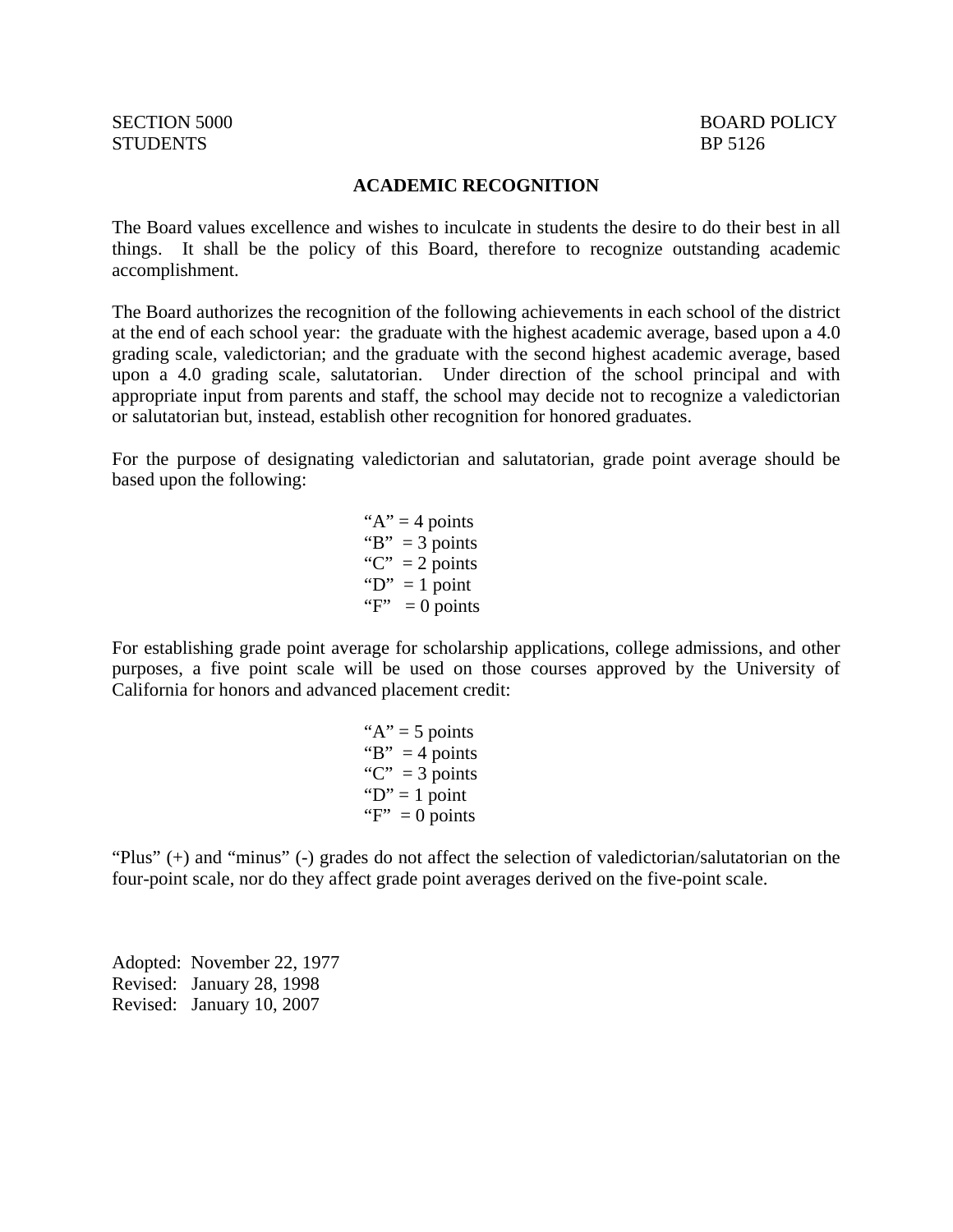## SECTION 5000 ADMINISTRATIVE PROCEDURES

### **ACADEMIC RECOGNITION**

The following standards and procedures will be observed districtwide in the selection of valedictorian and salutatorian for each graduating class:

- 1. Any member of the graduating class who has met the requirements for graduation is eligible for consideration, including mid-year graduates.
- 2. A candidate must have demonstrated satisfactory school citizenship.
- 3. If a candidate is new to the district, that student must have been enrolled at the beginning (first day) of the second quarter prior to graduation exercises.
- 4. All courses that the student has taken for credit toward graduation shall be used in computation of grade point average.
- 5. Grade point average is computed by dividing the total number of points received from grades by the total number of courses taken.
- 6. Computations shall be based upon a student's grades as of the first of June, prior to the graduation date of the class.
- 7. The highest ranking student, based upon a 4.0 grading scale, is to be designated as the valedictorian and the second highest ranking student, based upon a 4.0 grading scale, the salutatorian. In those instances where two or more students have an identical grade point average and that grade point average is the highest in their class, they shall be designated covaledictorians; no salutatorian shall be designated for that class.

 In those instances where there is only one student to be designated as the valedictorian, but there are two or more students with an identical grade point average and that grade point average is the second highest in their class, they shall be designated as co-salutatorians for that class.

- 8. It shall be left to the discretion of the school principal to determine procedures to designate which graduates will deliver graduation speeches.
- 9. A committee established by the site principal will determine eligibility of candidates for valedictorian and salutatorian. A recommendation for presentation to the Board of Trustees will be made to the Assistant Superintendent-Educational Services five days prior to the Board of Trustees recognition meeting.